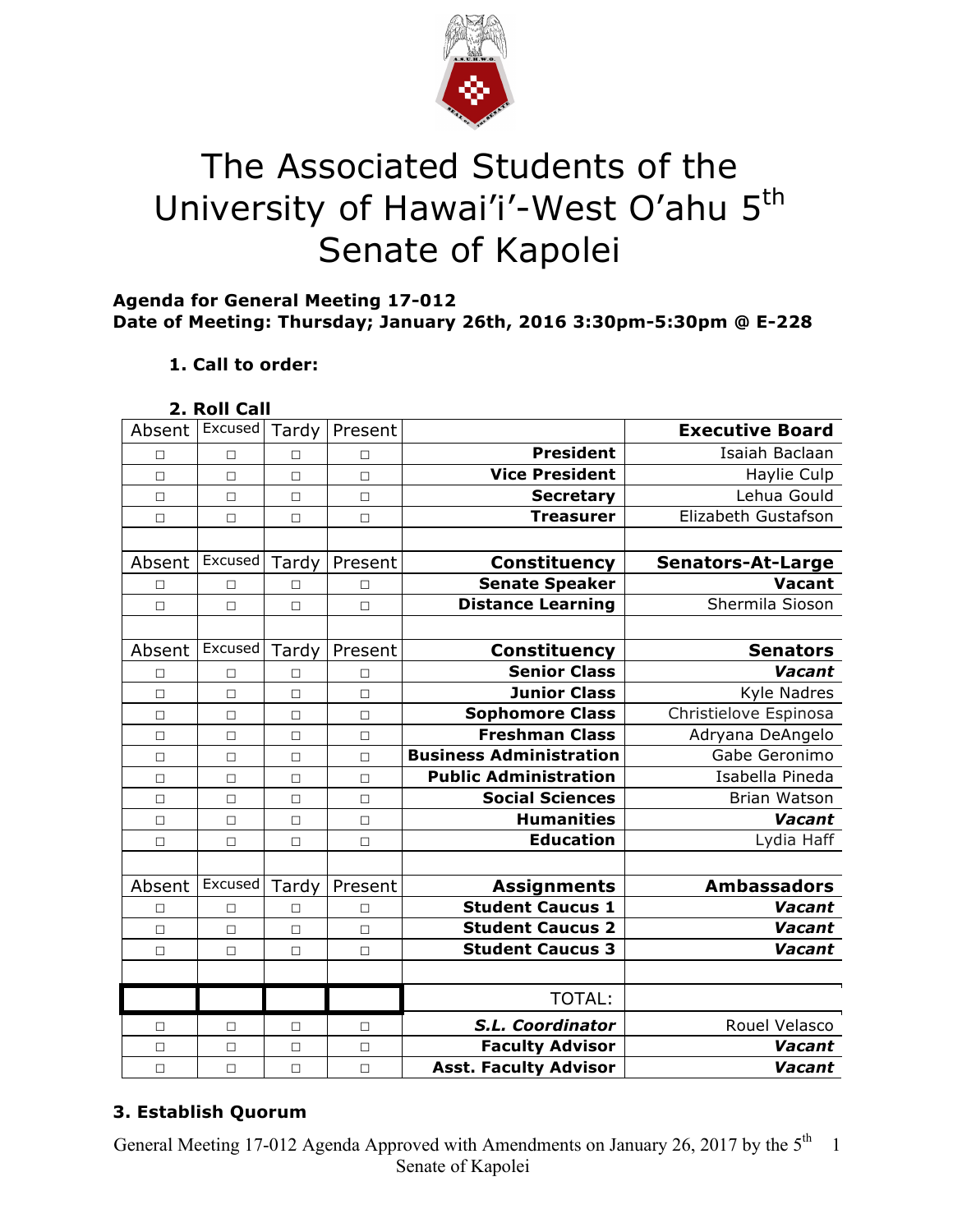#### 3.1 Quorum Established? Yes

#### **4. Open Forum Guest**

#### **5. Approval of Agenda and Minutes**

- 5.1 Minutes for Meeting 17-011 Motion: bella Second: Brian Vote:
- 5.2 Agenda for Meeting 17-012 Motion: Second: Vote:

#### **6. Internal Reports**

- 6.1 President
- 6.2 Vice President
- 6.3 Secretary
- 6.4 Treasurer
- 6.5 Advisors
- 6.6 *Standing Committee Reports*
- 6.6.1 Budget & Finance
- 6.6.2 Activities
- 6.6.3 Legislative
- 6.7 *Ad Hoc Committee Reports*
- 6.7.1 Elections Committee
- 6.7.2 Transitioning Committee
- 6.8 *Senators Report*
- 6.8.1 Senate Speaker **N/A**
- 6.8.1 Distance Learning
- 6.8.2 Senior Class **N/A**
- 6.8.3 Junior Class
- 6.8.4 Sophomore Class
- 6.8.5 Freshman Class
- 6.8.6 Business Administration Division
- 6.8.7 Public Administration Division
- 6.8.8 Social Sciences Division
- 6.8.9 Humanities Division **N/A**
- 6.8.10 Education Division
- 6.9 Caucus Ambassadors Report **N/A**
- 6.10 *Campus Committees Report*
- -Communications Committee
- -Transportation Committee
- -Technology Committee
- -Health Committee
- -Strategic Planning Committee